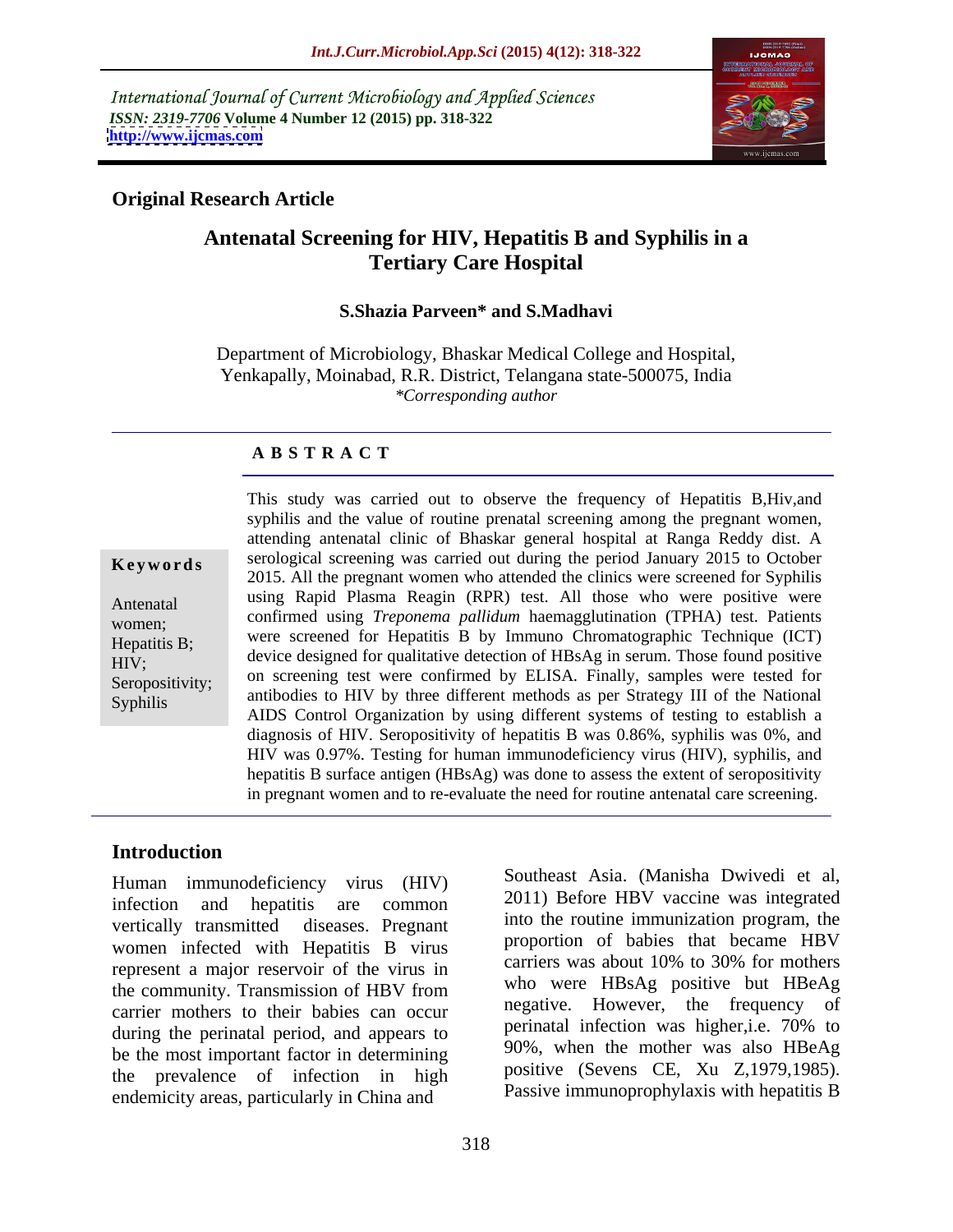immunoglobulin (HBIG) and active preventable if the infected mother is immunoprophylaxis with hepatitis B vaccine in the infants of HBV carriers; gives high levels of protection against vertical the serious complications of syphilis in transmission. However, 10% of the offspring of HBV carriers are chronic hepatitis B sufferers in their early life. Even recommended screening for syphilis at the though these carriers received routine first antenatal visit, as early as possible in neonatal immunoprophylaxis, it is because they were infected in uterus.( Lee C 2006) As a result of this, maternal screening is necessary for the treatment of newborns, since passive and active immunization are so Parent to child transmission of HIV can important in the endemic areas. And in occur during pregnancy, during delivery, or addition Viral hepatitis during pregnancy is associated with a high risk of maternal this is a highly potent form of HIV complications, has a high rate of vertical transmission causing fetal and neonatal transmission occurs in approximately 25 to hepatitis and has been reported as a leading 35% of HIV positive women, which cause of maternal mortality(Elinav E et al, Ornoy A,.Tse KY, Dafallah SE, load in India (ICMR, 2006). 2006,2006,2003)

Syphilis remains a major cause of reproductive morbidity and poor pregnancy This study was conducted to determine the outcomes in developing countries. Syphilis prevalence of hepatitis B virus surface in pregnant women can result in adverse antigen (HBsAg), antibodies to *Treponema*  outcomes of pregnancy in up to 80% of pallidum, and antibodies against HIV virus cases, such as stillbirth and spontaneous among patients who attended the antenatal abortion (40%), perinatal death (20%), and clinic of Obstetrics/Gynaecology Unit, serious neonatal infections and low-birth Bhaskar Medical College and Hospital, weight babies (20%) (WHO,2005). Syphilis has also acquired a new potential for morbidity and mortality through association with increased risk for HIV infection Rapid Immuno Chromatographic

Several models have been proposed to screen the pregnant women. Those found estimate adverse pregnancy outcomes in positive on screening tools were confirmed women infected with syphilis, with resulting by ELISA (Erba diagnostics Mannheim, estimates ranging from 50% to 80 % Germany). (Saloojee H, Watson-Jones D, 2004, 2002).<br>Transmission occurs more commonly in the Antibodies to HIV (anti-HIV) were last two trimesters, but the spirochete can determined in a total of 409 pregnant cross the placenta at any time during women by HIV TRI-DOT test (J. Mitra & pregnancy.( Berman SM,2004) Fetal death Co Pvt Ltd, New Delhi, India), which is a and morbidity due to congenital syphilis are visual, rapid, sensitive and accurate

identified and treated appropriately by the middle of the second trimester. Because of pregnancy, WHO has recommended universal antenatal screening. WHO further pregnancy, repeating in the third trimester if resources permit, to detect infection acquired during pregnancy.(WHO)

by breastfeeding. In developing countries transmission. The parent-to-child accounts for 4% of the total HIV infection

# **Materials and Methods**

*pallidum*, and antibodies against HIV virus R.R.Dst. A total of 465 pregnant women were included in the study for HBsAg.

(Olokoba A.B et al, 2008). Techniques (ICT), for qualitative detection Rapid Immuno Chromatographic of surface antigen of Hepatitis B was used to Germany).

> Antibodies to HIV (anti-HIV) were visual, rapid, sensitive and accurate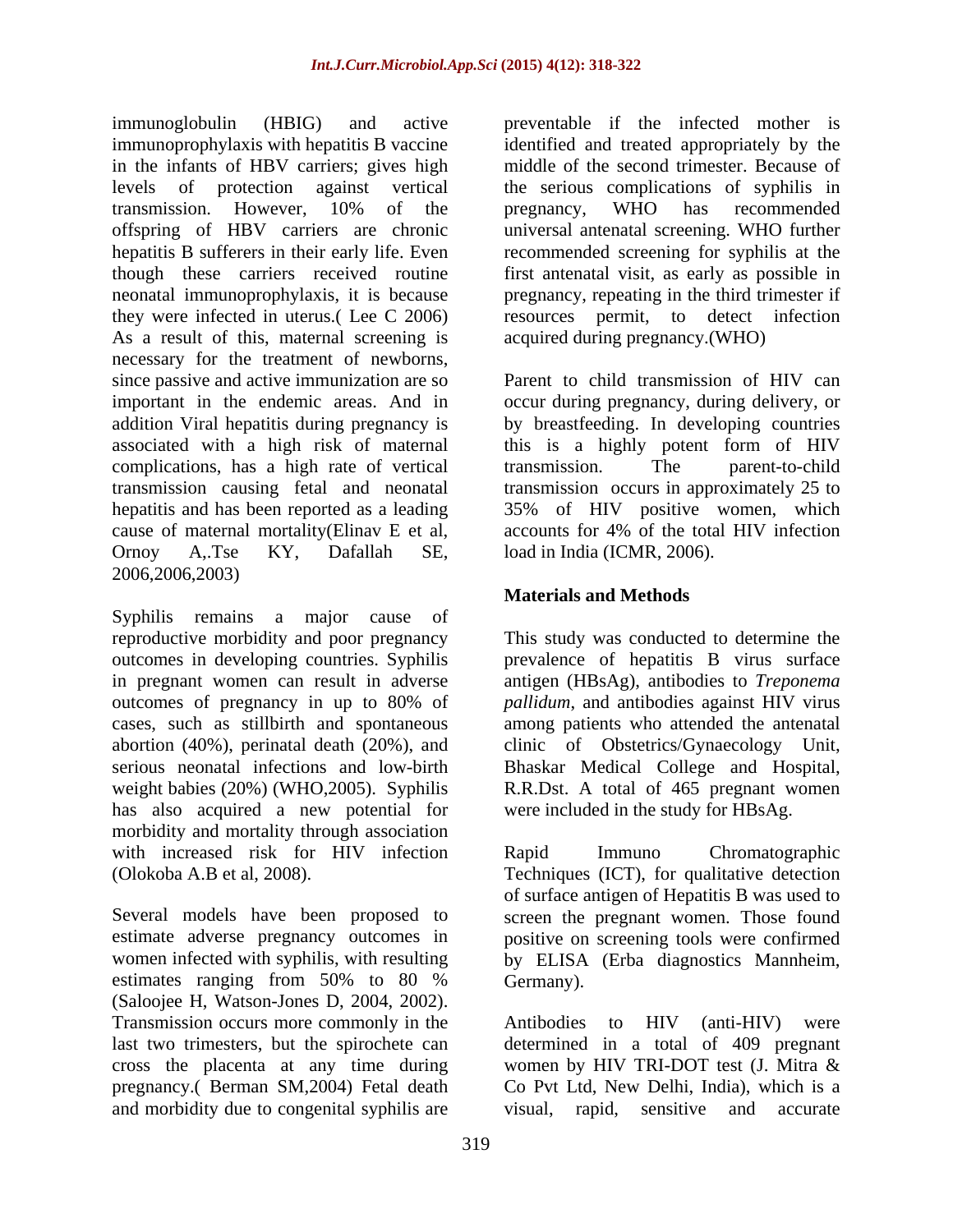immunoassay for the detection of HIV-1 and 1.65%. Lodha *et al*. (2001) in their review HIV-2 antibodies in human serum or plasma article on hepatitis B epidemiology have using HIV-1 and HIV-2 antigens suggested the true prevalence rate in India as immobilized on a porous immunofiltration 1-2%. membrane. The positive tests were flow-immunochromatographic type assay positive for syphilis, indicating zero line immunoassay (Pareekshak HIV  $1/2$  seroprevalence. Similar finding zero

RPR(Rapid plasma reagin) testing(Tulip Assay (TPHA)) testing was used as a seroprevalence of 0.12%. According to

women who attended the antenatal clinic Rattan A et al, Vajpayee M et al1987, 2001) were included. HBs Ag was detected in 4

A total of 409 cases were screened for syphilis. The prevalence of syphilis in this study was zero.A total of four samples out The prevalence of HIV was 0.97%. A total of 409 were reactive for HIV; the overall of four samples out of 409 were positive for prevalence for HIV was 0.97% (Table 1). The present study shows that the sero prevalence of HBsAg was 0.86%, which is Mustafa et al. (1.1%)(2007). Similarly a comparable to the sero-prevalence 0.9% study done by Ashtagi *et al.* at KEM, reported by Manisha Dwivedi et al(2011) Hospital Belgaum, the prevalence of HIV and colleagues and 0.82% by S Chatterjee et among pregnant women attending the ANC al(2009) and a seroprevalence of 1.1% clinic was 0.70%, while a study by Gupta *et*  reported by Pande et al(2011). Nandan et *al.* done in North India revealed that the al(2008) has shown the national prevalence amongst antenatal women for Hep. B

1-2%.

confirmed by the test which employs lateral In the present study no woman tested Triline card test, Bhat Biotech Pvt Ltd, prevalence) was reported by Jindal et Bangalore, India) and the dot immunoassay al(2012). In the previous study done by me (CombAids HIV  $1 + 2$  Immunodot Test Kit, in the year 2011, the seroprevalence was M/S Span Diagnostics Ltd, Surat, India). (0.10%). So the prevalence of syphilis All samples (409) were subjected to Low seroprevalence (<1%) has previously Diagnostics Pvt Ltd, Goa, India), which was India like Sethi et al (0.84%)in the year carried out using standard methods, and 2005 and Mathai et al(0.98%) in the year quantitative testing was also done. 2001. In an another study by Mehta et *Treponema pallidum* Hemagglutination al(2013) the antenatal group showed a confirmatory test.(17) WHO the prevalence of maternal syphilis in **Results and Discussion** 2003 to 2007. However, a limited number of During the study period, 465 pregnant prevalence ranging from 2.5% to 3.4%.( positive for syphilis, indicating seroprevalence. Similar finding( zero among antenatal women in this area is low. been reported in the few research studies in seroprevalence of 0.12%. According to India has remained at around 1.5% from studies carried out in India have shown

out of 465(0.86%) pregnant women. Hence Even though the seroprevalence of syphilis the overall prevalence for HBsAg was in pregnant women in this region is reported 0.86%. (Table 1). The highest prevalence to be zero from this study, it is still advisable was among the women aged 21 years (3 out for pregnant women to be screened for of 4). syphilis because the disease is treatable, and it will help eliminate the adverse effects of untreated Syphilis.

> HIV. These findings are comparable to the findings of Mathur et al. (1.86%) (2008), study done by Ashtagi *et al.* at KEM, prevalence of HIV was found to be 0.88%.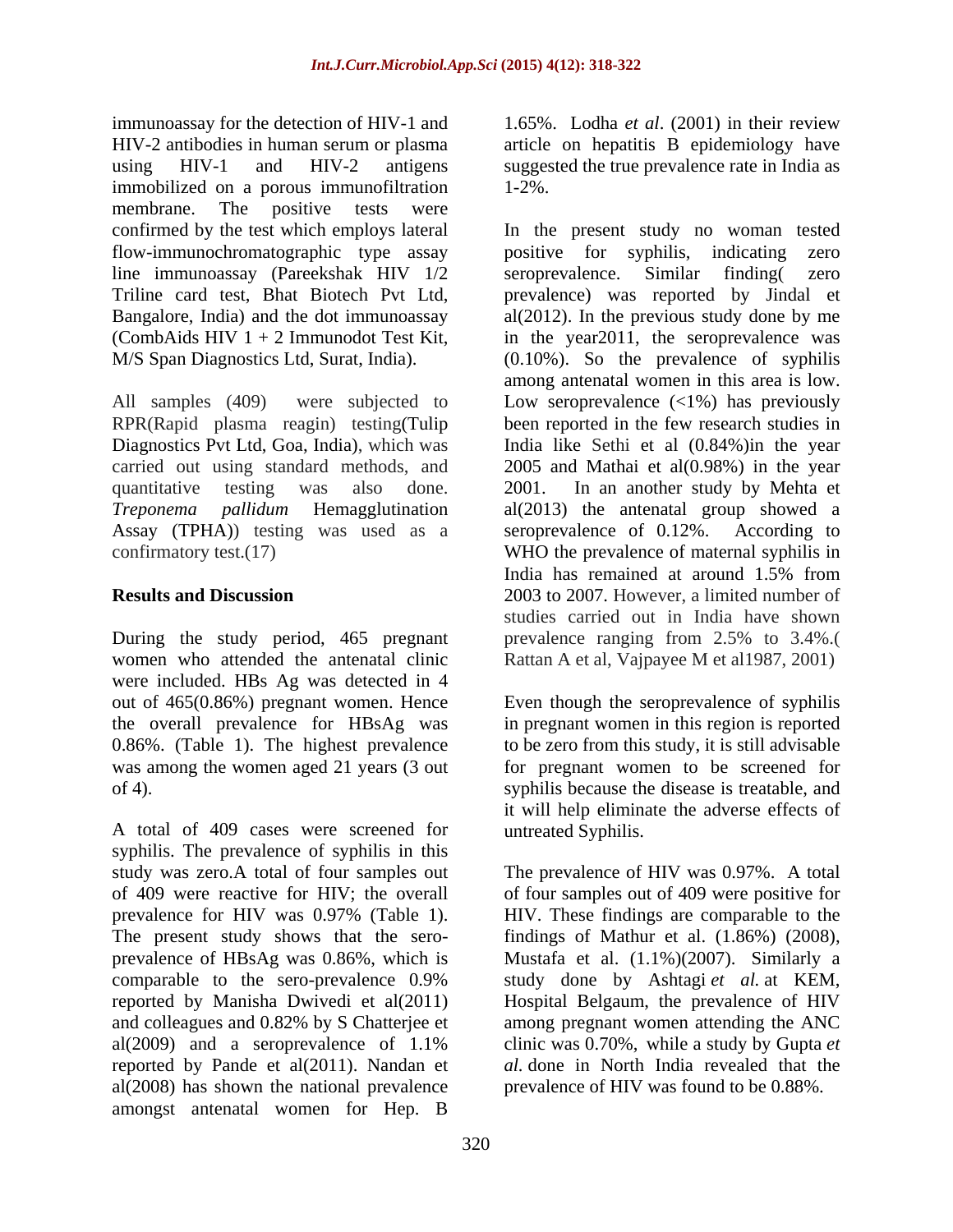| Parameters screened  | Total samples | Positive samples | Percentage (% |
|----------------------|---------------|------------------|---------------|
| HBSag                | 405           |                  |               |
| <b>HIV</b>           | サリン           |                  |               |
| $\cdots$<br>Syphilis | サリン           |                  |               |

**Table.1** Seroprevalence of Hepatitis B, HIV and Syphilis among Antenatal Women

A study by Parameshwari et al (2009). conducted at Government Hospital, labor. Gastroenterology. 2006;130:1129 Namakkal district, showed that all 7866 – 1134. women from the rural area accepted HIV Gupta S, Gupta R, Singh S (2007) testing after counseling and prevalence of HIV was found to be 0.77%. A lower rate of prevalence (0.38%) was reported by Mehta et al in the year 2013. In order to prevent perinatal transmission and spread of the infection within the larger community, there is a need of screening pregnant women for HIV, syphilis, and HBsAg and universal immunization of HBV high- risk infants.

- Ashatagi GS, Metgud CS, Walvekar PR, Rural Pregnant Women Attending PPTCT Services at KLE Hospital, doi:10.3855/jidc.2764
- Berman SM, Maternal syphilis: Bull World Health Organ,2004; 82(6): 433-438.
- Prevalence during pregnancy.Indian
- Dafallah SE, EL-Agib FH, Bushra GO
- D.Nandan, et al. AIDS 2008 XVII
- Elinav E, Ben-Dov IZ, Shapira Y, Daudi N, Sanjay Pant Verma *Indian J* hepatitis A infection in pregnancy is associated with high rates of gestational

complications and preterm 1134.

- Seroprevalence of HIV in pregnant women in North India: a tertiary care hospital based study. BMC Infectious Diseases 7: 133.
- Indian Council of Medical Research. National Institute of Medical Statistics. National AIDS Control Organization. Technical report - India HIV estimates 2006. New Delhi, ICMR, 2006.
- **References** Mistry, Yogesh Goswami, Naik VA. Prevalence of HIV among women in India J Infect Dev Ctries Krunal D. Mehta, Sejul Antala, Madhulika Mistry, Yogesh Goswami, Seropositivity of hepatitis B, hepatitis C, syphilis, and HIV in antenatal 2013; 7(11):832-837*.* doi:10.3855/jidc.2764
	- Belgaum. Al Ameen J Med Sci Lodha R, Jain Y, Anand K, Kabra SK, 2011;4:45-8. Pandav CS. Hepatitis B in India: A review of disease epidemiology. Indian Pediatr. 2001;38:1318-22.
- Chatterjee S., Ravishankar K., Chatterjee R., Lee. C, Yan Gong, Jesper Brok, Elizabeth H NarangA., Kinikar A Hepatitis B Boxall, Christian Gluud, Effect of Pediatr. 2009, 46: 1005-1008 infants of mothers positive for hepatitis Maternal mortality in a teaching and meta-analysis BMJ. 2006 February hospital in Sudan.Saudi Med J. 2003;24:369 72. 336. doi: 10.1136/bmj.38719.435833.7 hepatitis B immunisation in newborn B surface antigen: systematic review 11; 332(7537): 328  $\mathbf C$ 
	- International AIDS Conference: Manisha Dwivedi & Sri Prakash Misra & Abstract no. CDB0128 **Example 3** Vatsala Misra & Arvind Pandey & Adler R, Shouval D, et al. Acute *Gastroenterol* ( March April 2011) Manisha Dwivedi & Sri Prakash Misra & Vatsala Misra &Arvind Pandey & Sanjay Pant Verma *Indian J* 30(2):66-71